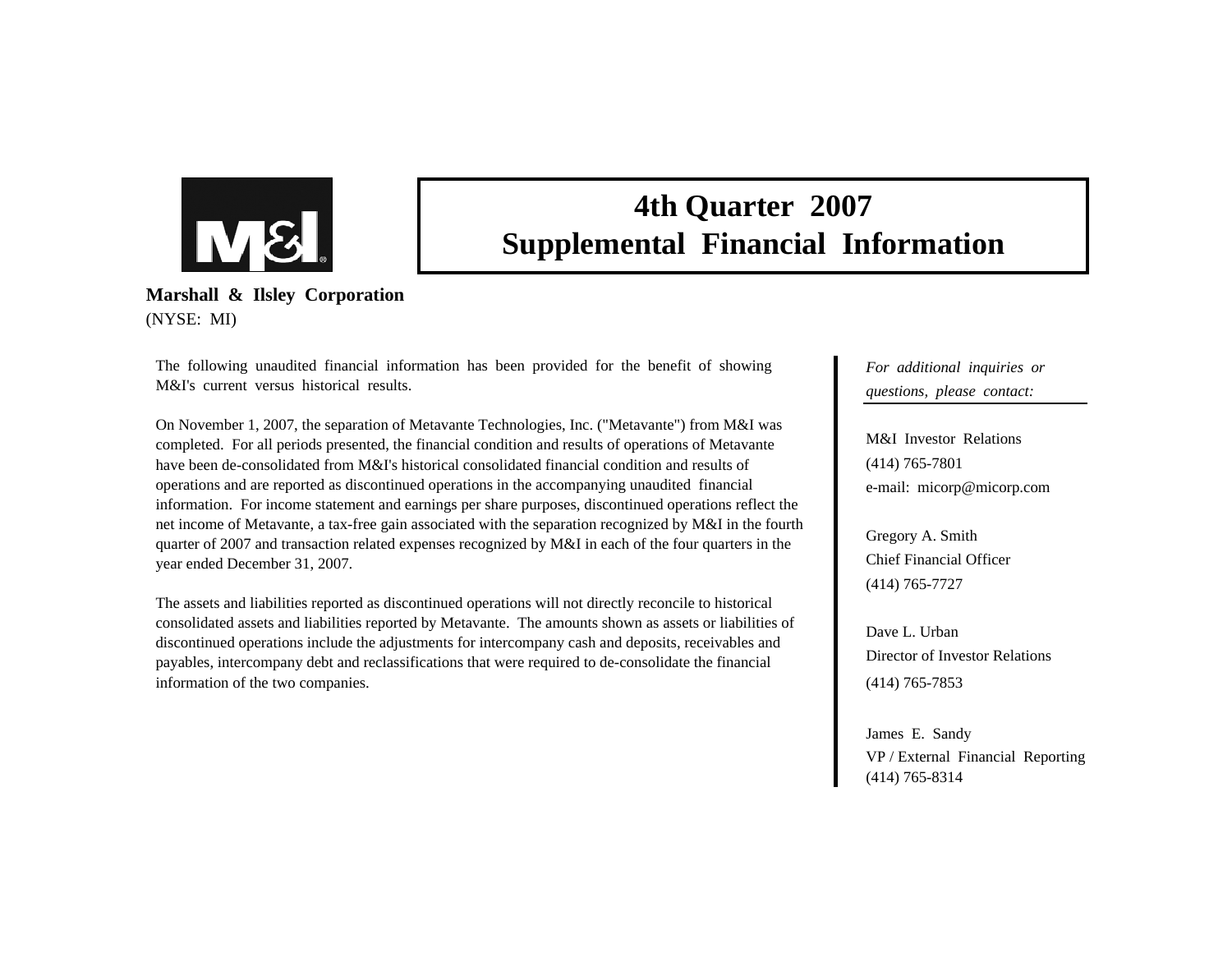Quarterly Financial Informatio n

|                                                                                      | 4th Qtr.<br>2007 | 3rd Qtr.<br>2007 | 2nd Qtr.<br>2007 | 1st Qtr.<br>2007 | 4th Qtr.<br>2006 | 3rd Qtr.<br>2006 | 2nd Qtr.<br>2006 | 1st Qtr.<br>2006 | 4th Qtr.<br>2005 |
|--------------------------------------------------------------------------------------|------------------|------------------|------------------|------------------|------------------|------------------|------------------|------------------|------------------|
| PER SHARE DATA                                                                       |                  |                  |                  |                  |                  |                  |                  |                  |                  |
| Diluted:                                                                             |                  |                  |                  |                  |                  |                  |                  |                  |                  |
| <b>Income (Loss) from Continuing Operations</b>                                      | $(\$0.09)$       | \$0.65           | \$0.68           | \$0.65           | \$0.62           | \$0.76           | \$0.58           | \$0.58           | \$0.61           |
| Net Income                                                                           | 1.83             | 0.83             | 0.83             | 0.83             | 0.79             | 0.92             | 0.74             | 0.72             | 0.74             |
| <b>Basic:</b>                                                                        |                  |                  |                  |                  |                  |                  |                  |                  |                  |
| Income (Loss) from Continuing Operations                                             | (0.09)           | 0.66             | 0.69             | 0.66             | 0.63             | 0.78             | 0.59             | 0.59             | 0.62             |
| Net Income                                                                           | 1.86             | 0.84             | 0.85             | 0.85             | 0.81             | 0.94             | 0.75             | 0.74             | 0.76             |
| <b>Dividend Declared</b>                                                             | 0.31             | 0.31             | 0.31             | 0.27             | 0.27             | 0.27             | 0.27             | 0.24             | 0.24             |
| <b>Book Value</b>                                                                    | 26.86            | 26.45            | 25.20            | 24.90            | 24.24            | 23.51            | 22.68            | 20.75            | 20.27            |
| <b>Shares Outstanding (millions):</b>                                                |                  |                  |                  |                  |                  |                  |                  |                  |                  |
| Average - Diluted                                                                    | 269.4            | 266.3            | 264.8            | 261.3            | 260.5            | 259.7            | 258.3            | 240.3            | 239.6            |
| End of Period                                                                        | 263.5            | 267.1            | 257.1            | 256.8            | 255.5            | 254.8            | 254.0            | 236.1            | 235.4            |
| <b>INCOME STATEMENT (\$millions)</b>                                                 |                  |                  |                  |                  |                  |                  |                  |                  |                  |
| <b>Net Interest Income (FTE)</b>                                                     | \$425.9          | \$410.2          | \$406.8          | \$401.5          | \$405.5          | \$404.7          | \$389.3          | \$338.2          | \$344.9          |
| <b>Provision for Loan &amp; Lease Losses</b>                                         | 235.1            | 41.5             | 26.0             | 17.1             | 18.3             | 10.3             | 11.1             | 11.0             | 13.0             |
| Wealth Management                                                                    | 70.1             | 66.5             | 65.6             | 60.7             | 57.9             | 54.6             | 56.3             | 52.8             | 48.2             |
| Service Charge on Deposits                                                           | 32.0             | 30.9             | 30.1             | 27.7             | 28.0             | 27.4             | 26.8             | 24.4             | 25.2             |
| Mortgage Banking                                                                     | 5.4              | 6.5              | 12.0             | 10.1             | 12.1             | 14.4             | 12.9             | 12.9             | 14.6             |
| Net Investment Securities Gains<br>Derivative Gains / (Losses) - Discontinued Hedges | 4.9              | 8.9              | 19.5             | 1.6              | 3.1<br>(20.2)    | 4.5<br>43.8      | 1.0<br>(20.7)    | 1.1<br>(21.3)    | 2.9<br>$\sim$    |
| All Other                                                                            | 91.3             | 70.5             | 59.3             | 55.5             | 58.2             | 48.9             | 52.5             | 50.3             | 45.1             |
| <b>Total Non-Interest Revenues</b>                                                   | 203.7            | 183.3            | 186.5            | 155.6            | 139.1            | 193.6            | 128.8            | 120.2            | 136.0            |
| Salaries & Employee Benefits                                                         | 174.0            | 166.8            | 168.9            | 150.2            | 157.9            | 162.8            | 160.8            | 131.8            | 140.0            |
| Occupancy and Equipment                                                              | 28.8             | 27.7             | 28.1             | 27.4             | 26.9             | 26.9             | 27.0             | 23.2             | 21.4             |
| <b>Software Expenses</b><br>Processing Charges                                       | 6.5<br>36.2      | 4.9<br>33.9      | 4.7<br>33.2      | 5.0<br>31.8      | 5.0<br>31.8      | 4.7<br>35.4      | 4.7<br>29.2      | 3.7<br>27.8      | 3.7<br>26.5      |
| Supplies and Printing                                                                | 3.5              | 3.4              | 3.5              | 3.6              | 3.6              | 3.4              | 3.8              | 3.2              | 3.5              |
| Professional Services                                                                | 15.9             | 9.1              | 9.3              | 8.2              | 11.2             | 8.7              | 8.1              | 6.2              | 8.4              |
| Shipping and Handling                                                                | 7.1              | 7.1              | 7.4              | 6.9              | 6.7              | 6.8              | 7.0              | 6.8              | 6.3              |
| Intangible Amortization                                                              | 5.4              | 5.4              | 5.2              | 4.5              | 5.3              | 5.3              | 5.3              | 2.7              | 3.3              |
| Other                                                                                | 168.7            | 35.2             | 34.0             | 43.4             | 37.9             | 34.4             | 29.3             | 28.3             | 34.1             |
| <b>Total Non-Interest Expenses</b>                                                   | 446.1            | 293.5            | 294.3            | 281.0            | 286.3            | 288.4            | 275.2            | 233.7            | 247.2            |
| Tax Equivalent Adjustment                                                            | 7.1              | 7.0              | 7.0              | 7.1              | 7.1              | 7.3              | 7.7              | 7.9              | 8.2              |
| Pre-Tax Income (Loss)                                                                | (58.7)           | 251.5            | 266.0            | 251.9            | 232.9            | 292.3            | 224.1            | 205.8            | 212.5            |
| Provision (Benefit) for Income Taxes                                                 | (34.2)           | 77.8             | 87.1             | 83.1             | 71.5             | 94.7             | 73.9             | 67.3             | 67.2             |
| <b>Income (Loss) from Continuing Operations</b>                                      | (24.5)           | 173.7            | 178.9            | 168.8            | 161.4            | 197.6            | 150.2            | 138.5            | 145.3            |
| Discontinued Operations, Net of Tax                                                  |                  |                  |                  |                  |                  |                  |                  |                  |                  |
| <b>Transaction Costs</b>                                                             | (18.6)           | (4.0)            | (1.5)            | (1.3)            |                  |                  |                  |                  |                  |
| Gain on Sale of Metavante                                                            | 525.6            |                  |                  |                  |                  |                  |                  |                  |                  |
| <b>Metavante Earnings</b>                                                            | 11.4             | 50.2             | 42.9             | 49.3             | 44.0             | 41.3             | 40.3             | 34.6             | 32.2             |
| <b>Net Income</b>                                                                    | \$493.9          | \$219.9          | \$220.3          | \$216.8          | \$205.4          | \$238.9          | \$190.5          | \$173.1          | \$177.5          |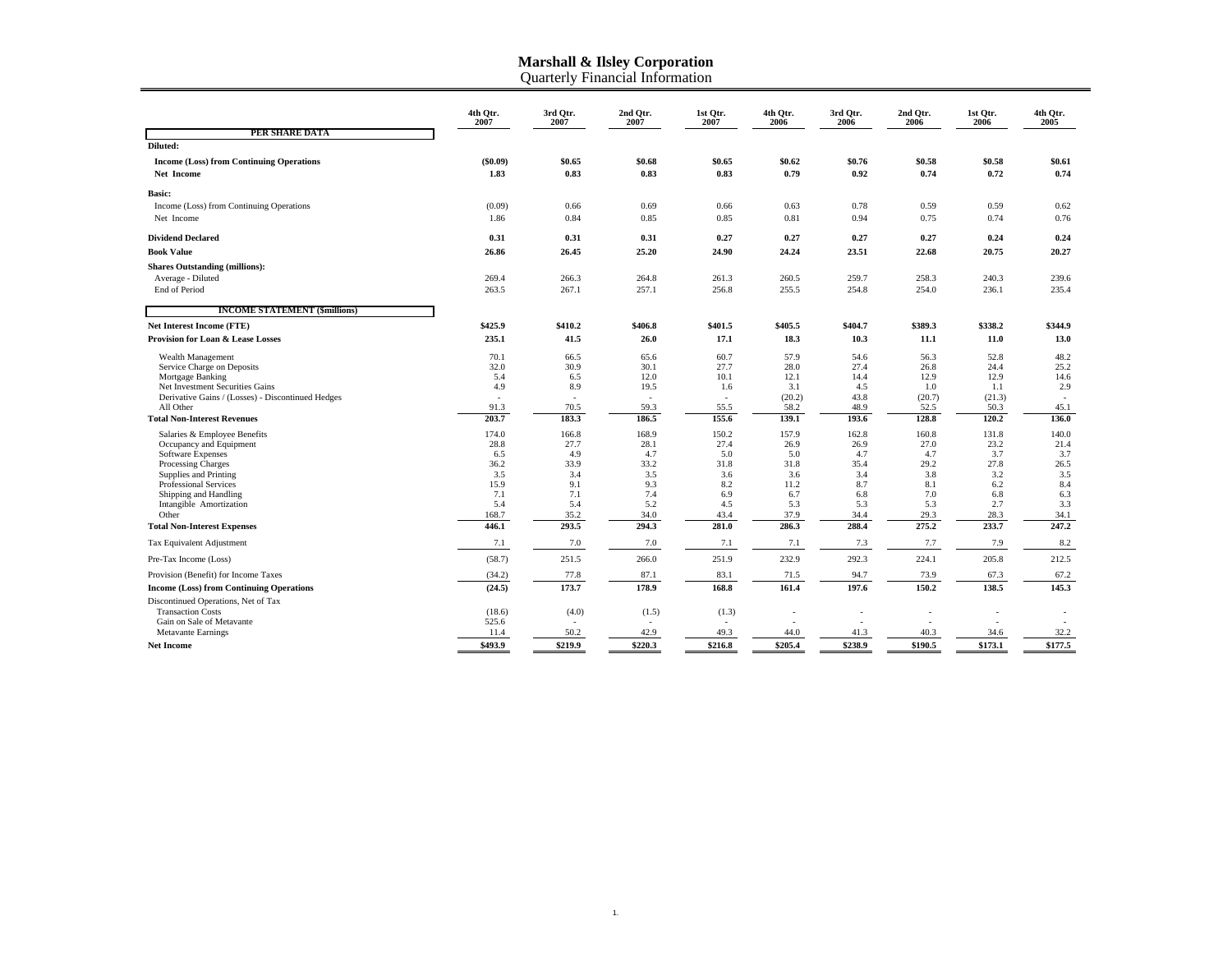|                                                                                   | December 31,<br>2007   | September 30,<br>2007          | <b>June 30.</b><br>2007 | March 31,<br>2007             | December 31,<br>2006             | September 30,<br>2006 | <b>June 30,</b><br>2006 | March 31,<br>2006 | December 31.<br>2005 |
|-----------------------------------------------------------------------------------|------------------------|--------------------------------|-------------------------|-------------------------------|----------------------------------|-----------------------|-------------------------|-------------------|----------------------|
| <b>ASSETS - END OF PERIOD (\$millions)</b>                                        |                        |                                |                         |                               |                                  |                       |                         |                   |                      |
| Cash & Due From Banks                                                             | \$1,369                | \$1,034                        | \$1,196                 | \$1,037                       | \$1,202                          | \$1,194               | \$1,230                 | \$970             | \$1,111              |
| <b>Trading Securities</b>                                                         | 125                    | 48                             | 51                      | 117                           | 36                               | 45                    | 55                      | 40                | 30                   |
| Short - Term Investments                                                          | 462                    | 717                            | 539                     | 180                           | 253                              | 252                   | 277                     | 155               | 271                  |
| <b>Investment Securities</b>                                                      | 7,818                  | 7,179                          | 7,492                   | 7,452                         | 7,405                            | 7,318                 | 7,143                   | 6,625             | 6,319                |
| Due from Metavante                                                                |                        | 982                            | 982                     | 982                           | 982                              | 982                   | 982                     | 982               | 982                  |
| Loans & Leases:                                                                   |                        |                                |                         |                               |                                  |                       |                         |                   |                      |
| Commercial Loans & Leases:<br>Commercial Loans                                    | 13,794                 | 13,052                         | 12,518                  | 12,304                        | 12,048                           | 11,792                | 11,759                  | 10,241            | 9.566                |
| Commercial Lease Financing                                                        | 533                    | 517                            | 513                     | 514                           | 539                              | 535                   | 511                     | 493               | 500                  |
| Total Commercial Loans & Leases                                                   | 14.327                 | 13,569                         | 13,031                  | 12,818                        | 12,587                           | 12,327                | 12,270                  | 10,734            | 10,066               |
| <b>Commercial Real Estate:</b>                                                    |                        |                                |                         |                               |                                  |                       |                         |                   |                      |
| <b>Commercial Mortgages</b>                                                       | 12,002                 | 11,760                         | 11,283                  | 10,904                        | 10,966                           | 11,002                | 10,861                  | 8,819             | 8,825                |
| <b>Construction Loans</b><br><b>Total Commercial Real Estate</b>                  | 4,052<br>16,054        | 3,929<br>15,689                | 3,706<br>14,989         | 3,487<br>14,391               | 3,385<br>14,351                  | 3,282<br>14,284       | 2.998<br>13,859         | 1,917<br>10,736   | 1,596<br>10,421      |
| Residential Real Estate:                                                          |                        |                                |                         |                               |                                  |                       |                         |                   |                      |
| <b>Residential Mortgages</b>                                                      | 7,105                  | 6,893                          | 6,686                   | 6,501                         | 6,329                            | 6,078                 | 5,817                   | 5,370             | 5,051                |
| <b>Construction Loans</b>                                                         | 2,640                  | 2,807                          | 2,796                   | 2,807                         | 2,703                            | 2,533                 | 2,404                   | 2,138             | 2,045                |
| <b>Total Residential Real Estate</b><br>Personal Loans & Leases:                  | 9,745                  | 9,700                          | 9,482                   | 9,308                         | 9,032                            | 8,611                 | 8,221                   | 7,508             | 7,096                |
| Personal Loans                                                                    | 1,560                  | 1,515                          | 1,394                   | 1,352                         | 1,458                            | 1,470                 | 1,409                   | 1,522             | 1,622                |
| Personal Lease Financing                                                          | 197                    | 192                            | 180                     | 172                           | 165                              | 158                   | 142                     | 133               | 132                  |
| Home Equity Loans & Lines                                                         | 4,413                  | 4.304                          | 4,206                   | 4,213                         | 4,342                            | 4,416                 | 4,537                   | 4,606             | 4,834                |
| Total Consumer Loans & Leases                                                     | 6,170                  | 6,011                          | 5,780                   | 5,737                         | 5,965                            | 6,044                 | 6,088                   | 6,261             | 6,588                |
| Total Loans & Leases<br>Reserve for Loan & Leases Losses                          | 46,296<br>(496)        | 44,969<br>(453)                | 43,282<br>(431)         | 42,254<br>(423)               | 41,935<br>(421)                  | 41,266<br>(417)       | 40,438<br>(415)         | 35,239<br>(369)   | 34,171<br>(364)      |
| Premises and Equipment, net                                                       | 470                    | 470                            | 456                     | 443                           | 436                              | 433                   | 435                     | 364               | 353                  |
| Goodwill & Intangibles                                                            | 1,808                  | 1,824                          | 1,745                   | 1,566                         | 1,573                            | 1,578                 | 1,582                   | 910               | 897                  |
| Other Assets<br><b>Total Assets of Continuing Operations</b>                      | 1.997<br>59,849        | 2,638<br>59,408                | 1,605<br>56,917         | 1,546<br>55,154               | 1,511<br>54,912                  | 1,569<br>54,220       | 1,526<br>53,253         | 1,306<br>46,222   | 1,289<br>45,059      |
| Assets of Discontinued Operations                                                 |                        | 1,360                          | 1,381                   | 1,377                         | 1,318                            | 1,263                 | 1,201                   | 1,143             | 1,154                |
| Total Assets                                                                      | \$59,849               | \$60,768                       | \$58,298                | \$56,531                      | \$56,230                         | \$55,483              | \$54,454                | \$47,365          | \$46,213             |
|                                                                                   |                        |                                |                         |                               |                                  |                       |                         |                   |                      |
| <b>LIABILITIES - END OF PERIOD (\$millions)</b>                                   |                        |                                |                         |                               |                                  |                       |                         |                   |                      |
| Deposits:                                                                         |                        |                                |                         |                               |                                  |                       |                         |                   |                      |
| Noninterest Bearing                                                               | \$6,174                | \$5,559                        | \$5,739                 | \$5,411                       | \$6,144                          | \$5,594               | \$5,792                 | \$5,029           | \$5,547              |
| Bank Issued Interest Bearing Activity:<br>Savings & NOW                           | 3,063                  | 2,813                          | 2,833                   | 2,937                         | 3,025                            | 2,991                 | 3,170                   | 2,756             | 2,958                |
| Money Market                                                                      | 8,999                  | 8,847                          | 8,510                   | 8,447                         | 8,200                            | 7,961                 | 7,609                   | 6,809             | 6,407                |
| Foreign Activity                                                                  | 2,075                  | 2,156                          | 1,989                   | 1,712                         | 2,051                            | 1,458                 | 1,229                   | 1,142             | 1,365                |
| Total Bank Issued Interest Bearing Activity                                       | 14,137                 | 13,816                         | 13,332                  | 13,096                        | 13,276                           | 12,410                | 12,008                  | 10,707            | 10,730               |
| <b>Bank Issued Time:</b><br>CDs greater than \$100,000                            | 3,864                  | 4,022                          | 3,942                   | 3,596                         | 3,447                            | 3,399                 | 3,215                   | 2,511             | 2,155                |
| All Other Time                                                                    | 4,413                  | 4,544                          | 4,899                   | 4.807                         | 4,821                            | 4,828                 | 4.802                   | 3,603             | 3,434                |
| <b>Total Bank Issued Time</b>                                                     | 8,277                  | 8,566                          | 8.841                   | 8,403                         | 8,268                            | 8,227                 | 8.017                   | 6,114             | 5,589                |
| <b>Total Bank Issued Deposits</b><br>Wholesale:                                   | 28,588                 | 27,941                         | 27,912                  | 26,910                        | 27,688                           | 26,231                | 25,817                  | 21,850            | 21,866               |
| Foreign Time                                                                      | 532                    | 854                            | 1,329                   | 1,232                         | 1,529                            | 1,109                 | 1,711                   | 1,218             | 1,454                |
| All Other                                                                         | 6,071                  | 5,613                          | 6,298                   | 4,990                         | 5,410                            | 6,637                 | 5,889                   | 5,530             | 4,887                |
| <b>Total Wholesale</b>                                                            | 6,603                  | 6,467                          | 7,627                   | 6,222                         | 6,939                            | 7,746                 | 7,600                   | 6,748             | 6,341                |
| <b>Total Deposits</b>                                                             | 35,191                 | 34,408                         | 35,539                  | 33,132                        | 34,627                           | 33,977                | 33,417                  | 28,598            | 28,207               |
| Short - Term Borrowings                                                           | 8,476<br>8,208         | 9,835                          | 8,172                   | 8,661                         | 6,425                            | 7,006<br>7,489        | 6,777                   | 5,551             | 5,624                |
| Long - Term Borrowings<br>Other Liabilities                                       | 941                    | 8,142<br>1,410                 | 7,204<br>922            | 7,314<br>1,006                | 8,026<br>945                     | 1,006                 | 7,476<br>993            | 7,186<br>1,119    | 6,668<br>868         |
| Liabilities of Discontinued Operations                                            |                        | (49)                           | 23                      | 64                            | 56                               | 49                    | 65                      | 48                | 111                  |
| <b>Total Liabilities</b>                                                          | 52,816                 | 53,746                         | 51,860                  | 50,177                        | 50,079                           | 49,527                | 48,728                  | 42,502            | 41,478               |
| <b>SHAREHOLDERS' EQUITY - END OF PERIOD (\$millions)</b>                          |                        |                                |                         |                               |                                  |                       |                         |                   |                      |
| Preferred Equity                                                                  |                        |                                |                         |                               |                                  |                       |                         |                   |                      |
| <b>Common Equity</b>                                                              | 7,086                  | 7,068                          | 6,502                   | 6,369                         | 6,168                            | 5,999                 | 5,797                   | 4,883             | 4,772                |
| Unrealized Gains (Losses) on Securities                                           | (10)                   | (29)                           | (80)                    | (11)                          | (22)                             | (41)                  | (104)                   | (47)              | (36)                 |
| Unrealized Gains (Losses) on Derivatives                                          | (47)                   | (21)                           | 12                      | (8)                           | $\mathbf{0}$                     | (2)                   | 33                      | 27                | (1)                  |
| Postretirement Benefits - Funded Status<br>Accumulated Other Comprehensive Income | $\overline{4}$<br>(53) | $\boldsymbol{\Lambda}$<br>(46) | $\overline{A}$<br>(64)  | $\boldsymbol{\Delta}$<br>(15) | $\overline{\phantom{0}}$<br>(17) | (43)                  | (71)                    | (20)              | (37)                 |
| <b>Total Common Equity</b>                                                        | 7.033                  | 7.022                          | 6.438                   | 6.354                         | 6.151                            | 5.956                 | 5.726                   | 4.863             | 4,735                |
| Shareholders' Equity                                                              | 7,033                  | 7.022                          | 6,438                   | 6,354                         | 6,151                            | 5,956                 | 5,726                   | 4,863             | 4,735                |
| Total Liabilities & Shareholders' Equity                                          | \$59,849               | \$60,768                       | \$58,298                | \$56,531                      | \$56,230                         | \$55,483              | \$54,454                | \$47,365          | \$46,213             |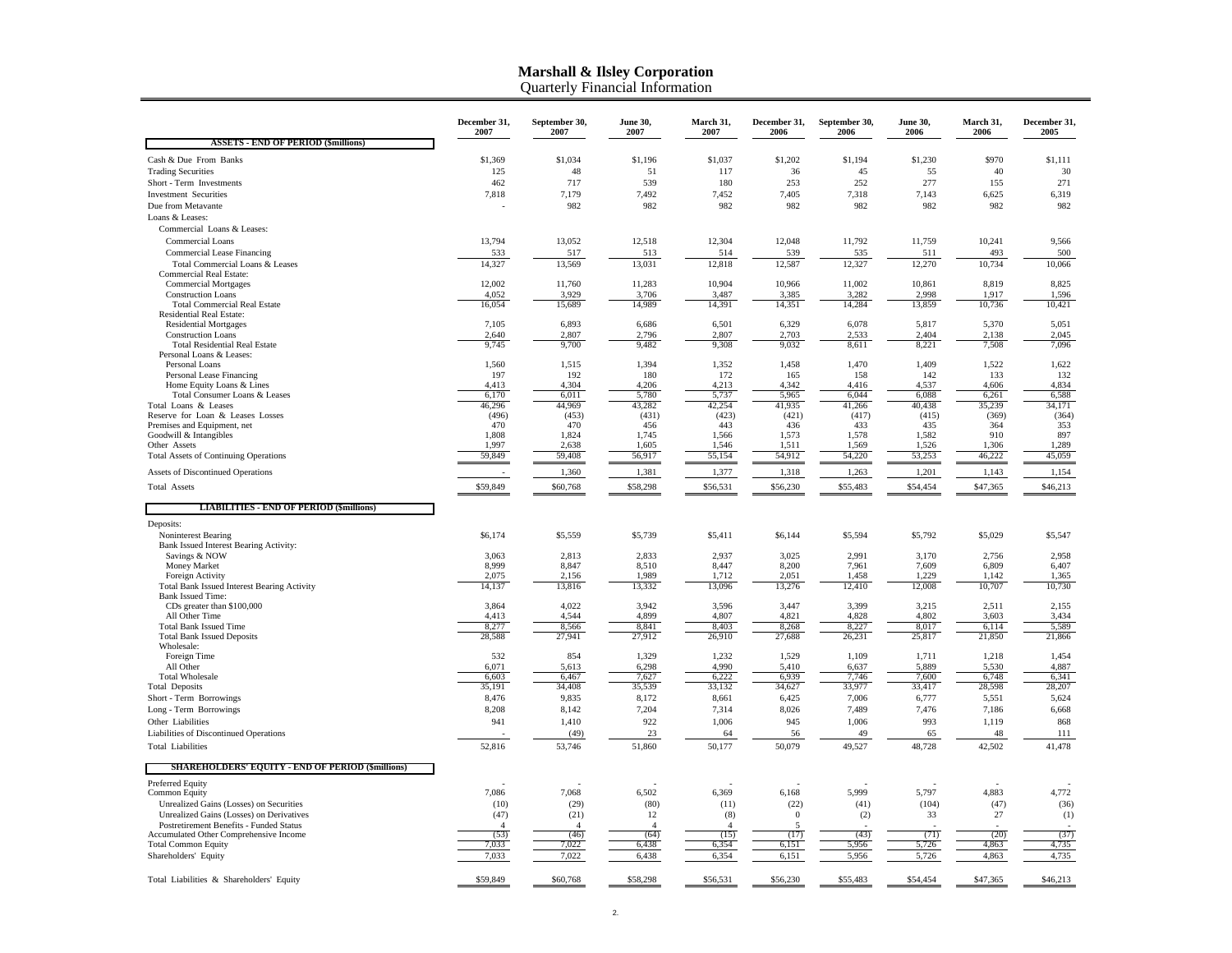|                                                                                     | 4th Otr.<br>2007 | 3rd Otr.<br>2007 | 2nd Otr.<br>2007 | 1st Otr.<br>2007 | 4th Otr.<br>2006 | 3rd Otr.<br>2006 | 2nd Otr.<br>2006 | 1st Otr.<br>2006 | 4th Otr.<br>2005 |
|-------------------------------------------------------------------------------------|------------------|------------------|------------------|------------------|------------------|------------------|------------------|------------------|------------------|
| <b>AVERAGE ASSETS (\$millions)</b>                                                  |                  |                  |                  |                  |                  |                  |                  |                  |                  |
| Cash & Due from Banks                                                               | \$1,000          | \$1,022          | \$1,004          | \$995            | \$999            | \$976            | \$986            | \$934            | \$968            |
| <b>Trading Securities</b>                                                           | 78               | 49               | 58               | 41               | 44               | 54               | 50               | 34               | 33               |
| Short - Term Investments                                                            | 468              | 393              | 270              | 274              | 220              | 298              | 371              | 303              | 211              |
| <b>Investment Securities</b>                                                        | 7,672            | 7,388            | 7,548            | 7,372            | 7,297            | 7,135            | 7,109            | 6,319            | 6,254            |
| Due from Metavante                                                                  | 331              | 982              | 982              | 982              | 982              | 982              | 982              | 982              | 982              |
| Loans & Leases:<br>Commercial Loans & Leases:                                       |                  |                  |                  |                  |                  |                  |                  |                  |                  |
| Commercial Loans                                                                    | 13,264           | 12,755           | 12,494           | 12,164           | 11,800           | 11,559           | 11,441           | 9,877            | 9,290            |
| Commercial Lease Financing                                                          | 528              | 510              | 507              | 513              | 538              | 529              | 504              | 493              | 471              |
| Total Commercial Loans & Leases                                                     | 13,792           | 13,265           | 13,001           | 12,677           | 12,338           | 12,088           | 11,945           | 10,370           | 9,761            |
| Commercial Real Estate:                                                             |                  |                  |                  |                  |                  |                  |                  |                  |                  |
| <b>Commercial Mortgages</b>                                                         | 11,817           | 11,592           | 11,175           | 10,936           | 10,932           | 10,838           | 10,746           | 8,839            | 8,850            |
| <b>Construction Loans</b>                                                           | 4,044            | 3,816            | 3,607            | 3,480            | 3,346<br>14,278  | 3,227            | 2,834            | 1,742            | 1,564            |
| <b>Total Commercial Real Estate</b><br>Residential Real Estate:                     | 15,861           | 15,408           | 14,782           | 14,416           |                  | 14,065           | 13,580           | 10,581           | 10,414           |
| <b>Residential Mortgages</b>                                                        | 6,966            | 6,774            | 6,562            | 6,382            | 6,195            | 5,924            | 5,621            | 5,190            | 4,855            |
| <b>Construction Loans</b>                                                           | 2,764            | 2,803            | 2,827            | 2,780            | 2,649            | 2,471            | 2,365            | 2.085            | 1,862            |
| <b>Total Residential Real Estate</b>                                                | 9,730            | 9,577            | 9,389            | 9,162            | 8,844            | 8,395            | 7,986            | 7,275            | 6,717            |
| Personal Loans & Leases:<br>Personal Loans                                          | 1,520            | 1,426            | 1,333            | 1,385            | 1,425            | 1,431            | 1,451            | 1,611            | 1,552            |
| Personal Lease Financing                                                            | 195              | 186              | 176              | 168              | 162              | 150              | 136              | 132              | 132              |
| Home Equity Loans & Lines                                                           | 4.344            | 4,248            | 4,223            | 4.295            | 4,387            | 4,474            | 4,596            | 4,706            | 4,822            |
| Total Consumer Loans & Leases                                                       | 6.059            | 5.860            | 5,732            | 5.848            | 5.974            | 6,055            | 6,183            | 6.449            | 6,506            |
| Total Loans & Leases<br>Reserve for Loan & Leases Losses                            | 45,442<br>(492)  | 44,110<br>(444)  | 42,904<br>(432)  | 42,103<br>(424)  | 41,434<br>(420)  | 40,603<br>(420)  | 39,694<br>(416)  | 34,675<br>(368)  | 33,398<br>(365)  |
| Premises and Equipment, net                                                         | 471              | 467              | 457              | 441              | 435              | 435              | 430              | 359              | 344              |
| Goodwill & Intangibles                                                              | 1,819            | 1,823            | 1,741            | 1,570            | 1,576            | 1,580            | 1,567            | 911              | 904              |
| Other Assets                                                                        | 2.048            | 1,892            | 1.671            | 1.649            | 1,576            | 1,595            | 1,544            | 1.348            | 1.349            |
| <b>Total Assets of Continuing Operations</b>                                        | 58,837           | 57,682           | 56,203           | 55,003           | 54,143           | 53,238           | 52,317           | 45,497           | 44,078           |
| Assets of Discontinued Operations                                                   | 520              | 1,542            | 1,500            | 1,509            | 1,359            | 1,346            | 1,304            | 1,283            | 1,171            |
| <b>Total Assets</b>                                                                 | \$59,357         | \$59,224         | \$57,703         | \$56,512         | \$55,502         | \$54,584         | \$53,621         | \$46,780         | \$45,249         |
| Memo:                                                                               |                  |                  |                  |                  |                  |                  |                  |                  |                  |
| <b>Average Earning Assets</b>                                                       | \$53,991         | \$52,922         | \$51,762         | \$50,772         | \$49,977         | \$49,072         | \$48,206         | \$42,313         | \$40,878         |
| Average Earning Assets Excluding Investment Securities<br>Unrealized Gains/(Losses) | \$54,009         | \$53,010         | \$51,808         | \$50,821         | \$50,034         | \$49,191         | \$48,318         | \$42,368         | \$40,916         |
|                                                                                     |                  |                  |                  |                  |                  |                  |                  |                  |                  |
| <b>AVERAGE LIABILITIES (\$millions)</b>                                             |                  |                  |                  |                  |                  |                  |                  |                  |                  |
| Deposits:                                                                           |                  |                  |                  |                  |                  |                  |                  |                  |                  |
| Noninterest Bearing                                                                 | \$5,563          | \$5,513          | \$5,459          | \$5,340          | \$5,554          | \$5,494          | \$5,423          | \$4,965          | \$5,217          |
| Bank Issued Interest Bearing Activity:<br>Savings & NOW                             | 2.842            | 2.899            | 2.929            | 2.951            | 2.961            | 3,081            | 3.251            | 2.831            | 2.911            |
| Money Market                                                                        | 8,987            | 8,853            | 8,587            | 8,260            | 8,128            | 7,795            | 7,389            | 6,599            | 6,354            |
| Foreign Activity                                                                    | 2.050            | 2.067            | 1,756            | 1.766            | 1.819            | 1.410            | 1.185            | 1.234            | 1,375            |
| Total Bank Issued Interest Bearing Activity                                         | 13,879           | 13,819           | 13,272           | 12,977           | 12,908           | 12,286           | 11,825           | 10,664           | 10,640           |
| <b>Bank Issued Time:</b><br>CDs greater than \$100,000                              | 3,897            | 4,010            | 3,804            | 3,568            | 3,451            | 3,374            | 3,181            | 2,360            | 1,995            |
| All Other Time                                                                      | 4,449            | 4,778            | 4,882            | 4,832            | 4,847            | 4,843            | 4,769            | 3,509            | 3,353            |
| <b>Total Bank Issued Time</b>                                                       | 8,346            | 8,788            | 8,686            | 8,400            | 8,298            | 8,217            | 7,950            | 5,869            | 5,348            |
| <b>Total Bank Issued Deposits</b>                                                   | 27,788           | 28,120           | 27,417           | 26,717           | 26,760           | 25,997           | 25,198           | 21,498           | 21,205           |
| Wholesale:                                                                          |                  | 842              | 829              |                  | 892              |                  | 1,931            |                  | 897              |
| Foreign Time<br>All Other                                                           | 1,297<br>5,557   | 5,882            | 5,430            | 1,101<br>5,270   | 6,092            | 1,147<br>6,305   | 6,119            | 1,762<br>4,767   | 5,826            |
| <b>Total Wholesale</b>                                                              | 6,854            | 6,724            | 6,259            | 6,371            | 6,984            | 7,452            | 8,050            | 6,529            | 6,723            |
| <b>Total Deposits</b>                                                               | 34,642           | 34,844           | 33,676           | 33,088           | 33,744           | 33,449           | 33,248           | 28,027           | 27,928           |
| Short - Term Borrowings                                                             | 5,725            | 4,491            | 4,297            | 4,248            | 4,091            | 3,663            | 3,418            | 3,370            | 2,562            |
| Long - Term Borrowings                                                              | 10,674           | 11,902           | 11,942           | 11,624           | 10,451           | 10,366           | 10,049           | 9,402            | 8,934            |
| Other Liabilities                                                                   | 1,104            | 1,048            | 1,083            | 1,054            | 1,018            | 1,130            | 1,038            | 940              | 937              |
| Liabilities of Discontinued Operations                                              | 44               | 178              | 181              | 240              | 148              | 116              | 204              | 227              | 213              |
| <b>Total Liabilities</b><br><b>AVERAGE SHAREHOLDERS' EQUITY (\$millions)</b>        | 52,189           | 52,463           | 51,179           | 50,254           | 49,452           | 48,724           | 47,957           | 41,966           | 40,574           |
| Shareholders' Equity                                                                | 7,168            | 6,761            | 6,524            | 6,258            | 6,050            | 5,860            | 5,664            | 4,814            | 4,675            |
| Total Liabilities & Shareholders' Equity                                            | \$59,357         | \$59,224         | \$57,703         | \$56,512         | \$55,502         | \$54,584         | \$53,621         | \$46,780         | \$45,249         |
|                                                                                     |                  |                  |                  |                  |                  |                  |                  |                  |                  |
| Memo:<br>Average Interest Bearing Liabilities                                       | \$45,478         | \$45,724         | \$44,456         | \$43,620         | \$42,732         | \$41.984         | \$41,292         | \$35,834         | \$34,207         |
|                                                                                     |                  |                  |                  |                  |                  |                  |                  |                  |                  |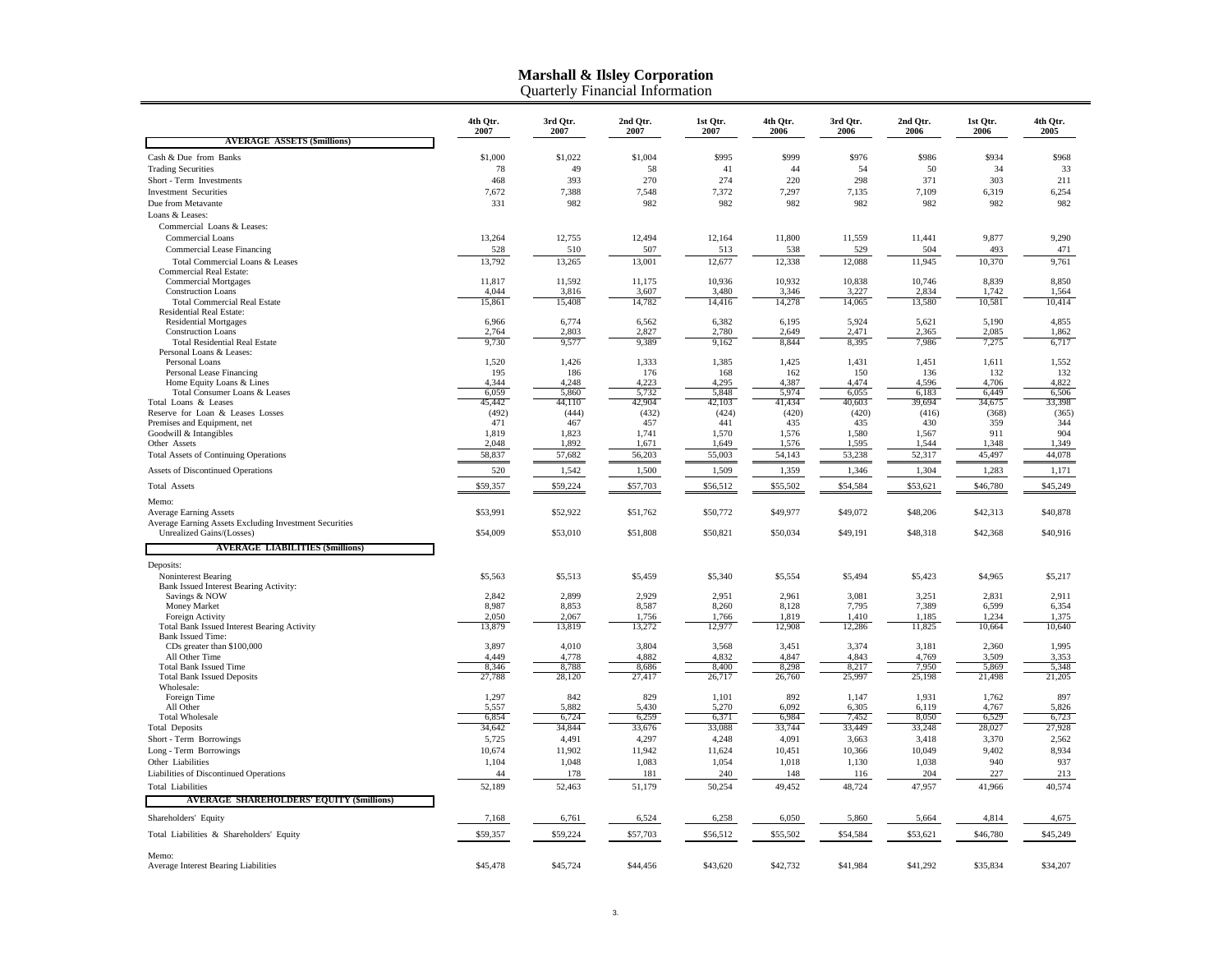|                                                                                                                                                                                                                                                                                                                                                                                                                                                                                                                                                                                                                            | 4th Otr.<br>2007                                                                                                                                             | 3rd Otr.<br>2007                                                                                                                                             | 2nd Otr.<br>2007                                                                                                                                            | 1st Otr.<br>2007                                                                                                                                            | 4th Otr.<br>2006                                                                                                                                                                          | 3rd Otr.<br>2006                                                                                                                                           | 2nd Otr.<br>2006                                                                                                                                           | 1st Otr.<br>2006                                                                                                                                             | 4th Otr.<br>2005                                                                                                                                                                |
|----------------------------------------------------------------------------------------------------------------------------------------------------------------------------------------------------------------------------------------------------------------------------------------------------------------------------------------------------------------------------------------------------------------------------------------------------------------------------------------------------------------------------------------------------------------------------------------------------------------------------|--------------------------------------------------------------------------------------------------------------------------------------------------------------|--------------------------------------------------------------------------------------------------------------------------------------------------------------|-------------------------------------------------------------------------------------------------------------------------------------------------------------|-------------------------------------------------------------------------------------------------------------------------------------------------------------|-------------------------------------------------------------------------------------------------------------------------------------------------------------------------------------------|------------------------------------------------------------------------------------------------------------------------------------------------------------|------------------------------------------------------------------------------------------------------------------------------------------------------------|--------------------------------------------------------------------------------------------------------------------------------------------------------------|---------------------------------------------------------------------------------------------------------------------------------------------------------------------------------|
| <b>KEY RATIOS</b>                                                                                                                                                                                                                                                                                                                                                                                                                                                                                                                                                                                                          |                                                                                                                                                              |                                                                                                                                                              |                                                                                                                                                             |                                                                                                                                                             |                                                                                                                                                                                           |                                                                                                                                                            |                                                                                                                                                            |                                                                                                                                                              |                                                                                                                                                                                 |
| Net Interest Margin(FTE) / Avg. Earning Assets<br>Interest Spread (FTE)                                                                                                                                                                                                                                                                                                                                                                                                                                                                                                                                                    | 3.13 %<br>2.42                                                                                                                                               | 3.07 %<br>2.43                                                                                                                                               | 3.15 %<br>2.42                                                                                                                                              | 3.20 %<br>2.40                                                                                                                                              | 3.21<br>$\frac{9}{6}$<br>2.55                                                                                                                                                             | 3.26 %<br>2.61                                                                                                                                             | 3.23 %<br>2.54                                                                                                                                             | 3.24 %<br>2.49                                                                                                                                               | 3.34<br>2.77                                                                                                                                                                    |
| Efficiency Ratio                                                                                                                                                                                                                                                                                                                                                                                                                                                                                                                                                                                                           | 71.2                                                                                                                                                         | 49.9                                                                                                                                                         | 51.3                                                                                                                                                        | 50.5                                                                                                                                                        | 52.5                                                                                                                                                                                      | 48.5                                                                                                                                                       | 53.3                                                                                                                                                       | 51.1                                                                                                                                                         | 51.5                                                                                                                                                                            |
| Return on Assets - Income from Continuing Operations<br>Return on Assets - Net Income                                                                                                                                                                                                                                                                                                                                                                                                                                                                                                                                      | (0.16)<br>3.30                                                                                                                                               | 1.19<br>1.47                                                                                                                                                 | 1.28<br>1.53                                                                                                                                                | 1.24<br>1.56                                                                                                                                                | 1.18<br>1.47                                                                                                                                                                              | 1.47<br>1.74                                                                                                                                               | 1.15<br>1.43                                                                                                                                               | 1.23<br>1.50                                                                                                                                                 | 1.31<br>1.56                                                                                                                                                                    |
| Return on Equity - Income from Continuing Operations<br>Return on Equity - Net Income                                                                                                                                                                                                                                                                                                                                                                                                                                                                                                                                      | (1.35)<br>27.34                                                                                                                                              | 10.19<br>12.91                                                                                                                                               | 11.00<br>13.54                                                                                                                                              | 10.94<br>14.05                                                                                                                                              | 10.58<br>13.47                                                                                                                                                                            | 13.38<br>16.17                                                                                                                                             | 10.63<br>13.49                                                                                                                                             | 11.67<br>14.58                                                                                                                                               | 12.33<br>15.06                                                                                                                                                                  |
| Equity / Assets (End of Period)<br>Tangible Equity / Tangible Assets (End of Period)                                                                                                                                                                                                                                                                                                                                                                                                                                                                                                                                       | 11.75<br>9.08                                                                                                                                                | 11.56<br>6.42                                                                                                                                                | 11.04<br>5.77                                                                                                                                               | 11.24<br>6.10                                                                                                                                               | 10.94<br>5.82                                                                                                                                                                             | 10.73<br>5.53                                                                                                                                              | 10.52<br>5.30                                                                                                                                              | 10.27<br>5.59                                                                                                                                                | 10.25<br>5.49                                                                                                                                                                   |
| <b>MARGIN ANALYSIS (a)</b>                                                                                                                                                                                                                                                                                                                                                                                                                                                                                                                                                                                                 |                                                                                                                                                              |                                                                                                                                                              |                                                                                                                                                             |                                                                                                                                                             |                                                                                                                                                                                           |                                                                                                                                                            |                                                                                                                                                            |                                                                                                                                                              |                                                                                                                                                                                 |
| Loans and Leases:<br>Commercial Loans & Leases<br><b>Commercial Real Estate</b><br><b>Residential Real Estate</b><br>Home Equity Loans & Lines<br>Personal Loans & Leases<br>Total Loans & Leases<br>Due from Metavante<br><b>Investment Securities</b><br><b>Trading Securities</b><br>Short-Term Investments<br>Interest Income (FTE) / Avg. Interest Earning Assets<br><b>Interest Bearing Deposits:</b><br><b>Bank Issued Interest Bearing Activity</b><br><b>Bank Issued Time</b><br><b>Total Bank Issued</b><br>Wholesale<br><b>Total Interest Bearing Deposits</b><br>Short-Term Borrowings<br>Long-Term Borrowings | 7.30 %<br>7.27<br>6.90<br>7.33<br>7.54<br>7.22<br>4.31<br>5.13<br>1.82<br>4.89<br>6.87 %<br>3.34 %<br>4.88<br>3.92<br>4.91<br>4.15<br>4.66<br>5.14<br>4.45 % | 7.61 %<br>7.51<br>7.14<br>7.51<br>7.71<br>7.47<br>4.36<br>5.27<br>1.98<br>5.30<br>7.08 %<br>3.64 %<br>4.98<br>4.16<br>5.16<br>4.39<br>5.17<br>5.09<br>4.65 % | 7.58 %<br>7.58<br>7.28<br>7.52<br>7.82<br>7.52<br>4.41<br>5.30<br>2.47<br>5.10<br>7.04%<br>3.61 %<br>4.94<br>4.14<br>5.09<br>4.35<br>5.23<br>5.05<br>4.62 % | 7.62 %<br>7.60<br>7.32<br>7.55<br>7.85<br>7.55<br>4.46<br>5.39<br>1.38<br>5.22<br>7.00 %<br>3.62 %<br>4.85<br>4.10<br>5.10<br>4.33<br>5.24<br>5.02<br>4.60% | 7.58<br>$\frac{9}{6}$<br>7.60<br>7.19<br>7.47<br>7.59<br>7.49<br>4.36<br>5.24<br>1.68<br>5.16<br>7.08<br>$\alpha$<br>3.60<br>$\%$<br>4.72<br>4.04<br>5.07<br>4.29<br>5.30<br>4.86<br>4.53 | 7.62 %<br>7.63<br>7.12<br>7.49<br>7.42<br>7.50<br>4.36<br>5.23<br>1.38<br>5.26<br>7.08 %<br>3.50 %<br>4.56<br>3.93<br>5.00<br>4.21<br>5.38<br>4.84<br>4.47 | 7.32 %<br>7.34<br>7.01<br>7.21<br>7.21<br>7.25<br>4.41<br>5.21<br>1.70<br>4.99<br>6.79%<br>3.28 %<br>4.26<br>3.67<br>4.78<br>3.99<br>5.06<br>4.69<br>4.25% | 6.91 %<br>6.94<br>6.85<br>6.98<br>6.78<br>6.91<br>4.46<br>5.17<br>0.87<br>4.38<br>6.43 %<br>2.92 %<br>3.92<br>3.27<br>4.40<br>3.59<br>4.73<br>4.51<br>3.94 % | 6.62<br>6.65<br>6.47<br>6.64<br>6.45<br>6.59<br>4.36<br>5.01<br>0.74<br>3.94<br>6.28<br>$\frac{0}{2}$<br>2.52<br>%<br>3.66<br>2.90<br>3.64<br>3.12<br>4.34<br>4.26<br>3.51<br>% |
| Interest Expense / Avg. Interest Bearing Liabilities<br>Net Interest Margin (FTE) / Avg. Earning Assets                                                                                                                                                                                                                                                                                                                                                                                                                                                                                                                    | 3.13 %                                                                                                                                                       | 3.07 %                                                                                                                                                       | 3.15 %                                                                                                                                                      | 3.20 %                                                                                                                                                      | 3.21<br>$\frac{9}{6}$                                                                                                                                                                     | 3.26 %                                                                                                                                                     | 3.23 %                                                                                                                                                     | 3.24 %                                                                                                                                                       | 3.34                                                                                                                                                                            |
| Interest Spread (FTE)                                                                                                                                                                                                                                                                                                                                                                                                                                                                                                                                                                                                      | 2.42 %                                                                                                                                                       | 2.43 %                                                                                                                                                       | 2.42 %                                                                                                                                                      | 2.40 %                                                                                                                                                      | 2.55<br>$\frac{9}{6}$                                                                                                                                                                     | 2.61 %                                                                                                                                                     | 2.54 %                                                                                                                                                     | 2.49 %                                                                                                                                                       | 2.77<br>%                                                                                                                                                                       |
| <b>NONPERFORMING ASSETS (\$ millions)</b>                                                                                                                                                                                                                                                                                                                                                                                                                                                                                                                                                                                  |                                                                                                                                                              |                                                                                                                                                              |                                                                                                                                                             |                                                                                                                                                             |                                                                                                                                                                                           |                                                                                                                                                            |                                                                                                                                                            |                                                                                                                                                              |                                                                                                                                                                                 |
| Nonaccrual Loans & Leases<br>Renegotiated<br>Past 90 Days or More<br>Total Nonperforming Loans & Leases<br>Other Real Estate Owned<br><b>Total Nonperforming Assets</b>                                                                                                                                                                                                                                                                                                                                                                                                                                                    | \$686.9<br>224.4<br>13.9<br>925.2<br>115.1<br>\$1,040.3                                                                                                      | \$445.8<br>0.1<br>7.7<br>453.6<br>77.3<br>\$530.9                                                                                                            | \$373.4<br>0.1<br>10.5<br>384.0<br>24.4<br>\$408.4                                                                                                          | \$340.7<br>0.1<br>10.9<br>351.7<br>26.5<br>\$378.2                                                                                                          | \$264.9<br>0.1<br>3.0<br>268.0<br>25.5<br>\$293.5                                                                                                                                         | \$213.9<br>0.1<br>5.2<br>219.2<br>15.1<br>\$234.3                                                                                                          | \$193.0<br>0.1<br>4.9<br>198.0<br>11.7<br>\$209.7                                                                                                          | \$144.5<br>0.1<br>4.5<br>149.1<br>8.2<br>\$157.3                                                                                                             | \$134.7<br>0.2<br>5.7<br>140.6<br>8.9<br>\$149.5                                                                                                                                |

Note: (a) Based on average balances excluding fair value adjustments for available for sale securities.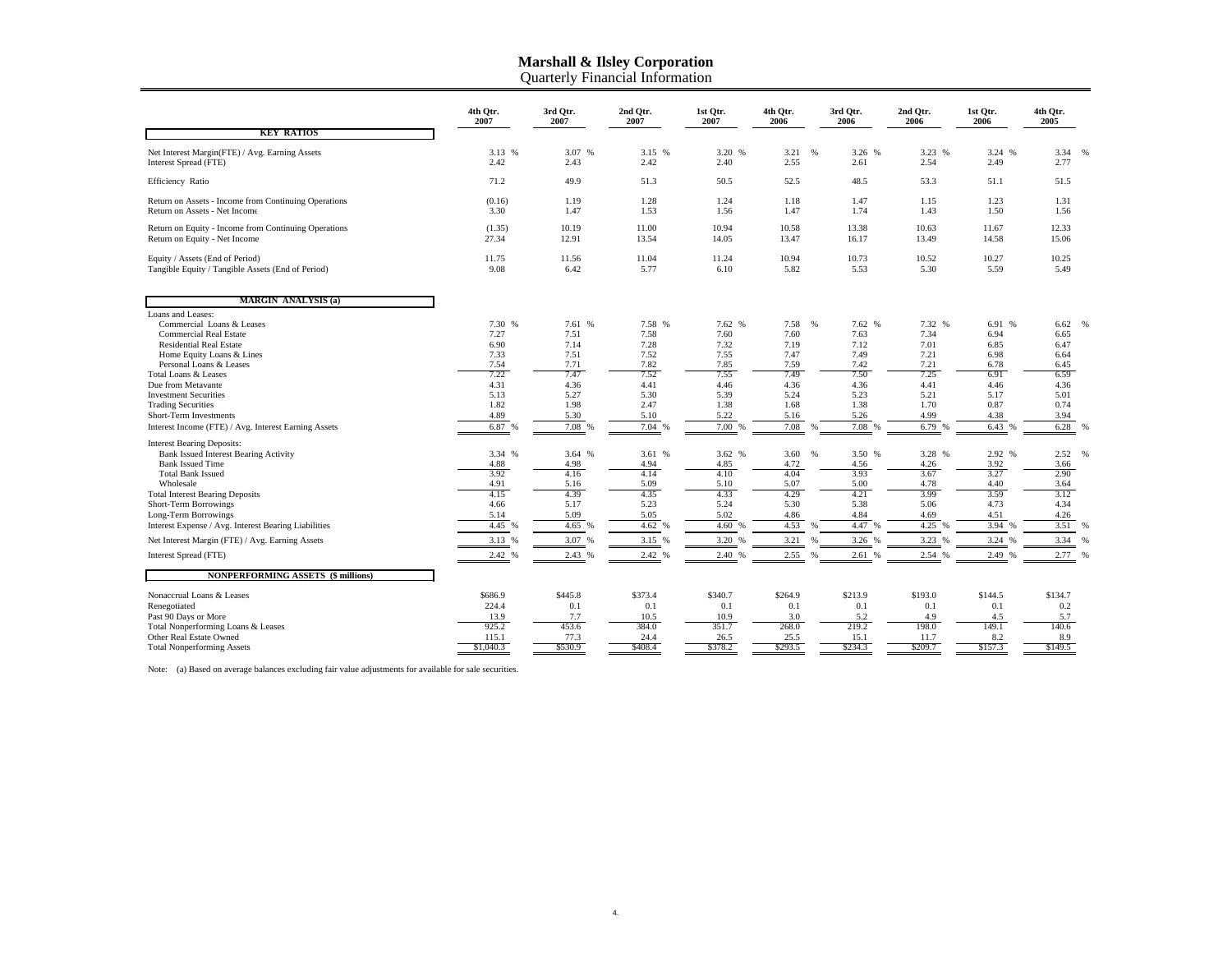|                                                                                 | 4th Otr.<br>2007 | 3rd Otr.<br>2007 | 2nd Otr.<br>2007 | 1st Otr.<br>2007 | 4th Otr.<br>2006 | 3rd Otr.<br>2006 | 2nd Otr.<br>2006 | 1st Otr.<br>2006 | 4th Otr.<br>2005 |
|---------------------------------------------------------------------------------|------------------|------------------|------------------|------------------|------------------|------------------|------------------|------------------|------------------|
| <b>CREDIT QUALITY</b>                                                           |                  |                  |                  |                  |                  |                  |                  |                  |                  |
| Net Charge-Offs / Average Loans & Leases                                        | 1.67 %           | 0.23%            | 0.22%            | 0.14%            | $0.14 - %$       | 0.08%            | 0.10%            | 0.07%            | 0.14%            |
| Loan & Lease Loss Reserve / Period-End Loans & Leases                           | 1.07             | 1.01             | 1.00             | 1.00             | 1.00             | 1.01             | 1.03             | 1.05             | 1.06             |
| Nonaccrual Loans & Leases / Period-End Loans & Leases                           | 1.48             | 0.99             | 0.86             | 0.81             | 0.63             | 0.52             | 0.48             | 0.41             | 0.39             |
| Non-Performing Loans & Leases / Period-End Loans & Leases (a)                   | 2.00             | 1.01             | 0.89             | 0.83             | 0.64             | 0.53             | 0.49             | 0.42             | 0.41             |
| Loan & Lease Loss Reserve / Nonaccrual Loans & Leases                           | 72               | 102              | 115              | 124              | 159              | 195              | 215              | 255              | 270              |
| Loan & Lease Loss Reserve / Non-Performing Loans & Leases (a)                   | 54               | 100              | 112              | 120              | 157              | 190              | 210              | 247              | 259              |
| <b>RECONCILIATION OF RESERVE FOR LOAN &amp; LEASE LOSSES *</b><br>(\$ millions) |                  |                  |                  |                  |                  |                  |                  |                  |                  |
| <b>Beginning Balance</b>                                                        | \$452.7          | \$431.0          | \$423.1          | \$420.6          | \$417.4          | \$415.2          | \$368.8          | \$363.8          | \$362.3          |
| Provision for Loan and Lease Losses                                             | 235.1            | 41.5             | 26.0             | 17.1             | 18.3             | 10.3             | 11.1             | 11.0             | 13.0             |
| Allowance of Banks & Loans Acquired                                             | $\sim$           | 6.2              | 5.5              | ٠                | $\sim$           | $\sim$           | 45.2             |                  |                  |
| Loans and Leases Charged Off:                                                   |                  |                  |                  |                  |                  |                  |                  |                  |                  |
| Commercial                                                                      | 58.5             | 4.6              | 15.4             | 7.2              | 2.2              | 4.1              | 6.1              | 3.9              | 9.5              |
| Real Estate                                                                     | 130.4            | 19.1             | 7.8              | 6.6              | 11.5             | 5.0              | 3.4              | 2.9              | 3.1              |
| Personal                                                                        | 4.9              | 6.1              | 4.5              | 4.3              | 4.2              | 3.5              | 3.1              | 3.7              | 5.2              |
| Leases                                                                          | 0.9              | 0.4              | 0.5              | 0.2              | 0.3              | 0.1              | 1.3              | 0.2              | 0.2              |
| <b>Total Charge-Offs</b>                                                        | 194.7            | 30.2             | 28.2             | 18.3             | 18.2             | 12.7             | 13.9             | 10.7             | 18.0             |
| Recoveries on Loans and Leases:                                                 |                  |                  |                  |                  |                  |                  |                  |                  |                  |
| Commercial                                                                      | 1.3              | 1.9              | 1.8              | 1.7              | 1.1              | 2.2              | 0.8              | 2.7              | 4.2              |
| <b>Real Estate</b>                                                              | 0.4              | 0.9              | 1.1              | 0.5              | 0.4              | 0.8              | 1.2              | 0.3              | 0.4              |
| Personal                                                                        | 1.0              | 0.9              | 1.1              | 0.9              | 1.1              | 1.0              | 1.2              | 1.0              | 0.8              |
| Leases                                                                          | 0.4              | 0.5              | 0.6              | 0.5              | 0.6              | 0.6              | 0.8              | 0.7              | 1.1              |
| <b>Total Recoveries</b>                                                         | 3.1              | 4.2              | 4.6              | 3.6              | 3.2              | 4.6              | 4.0              | 4.7              | 6.5              |
| Net Loan and Lease Charge-offs                                                  | 191.6            | 26.0             | 23.6             | 14.7             | 15.0             | 8.1              | 9.9              | 6.0              | 11.5             |
| <b>Ending Balance</b>                                                           | \$496.2          | \$452.7          | \$431.0          | \$423.1          | \$420.6          | \$417.4          | \$415.2          | \$368.8          | \$363.8          |

\* May not add due to rounding

Note: (a) Includes loans past due 90 days or more.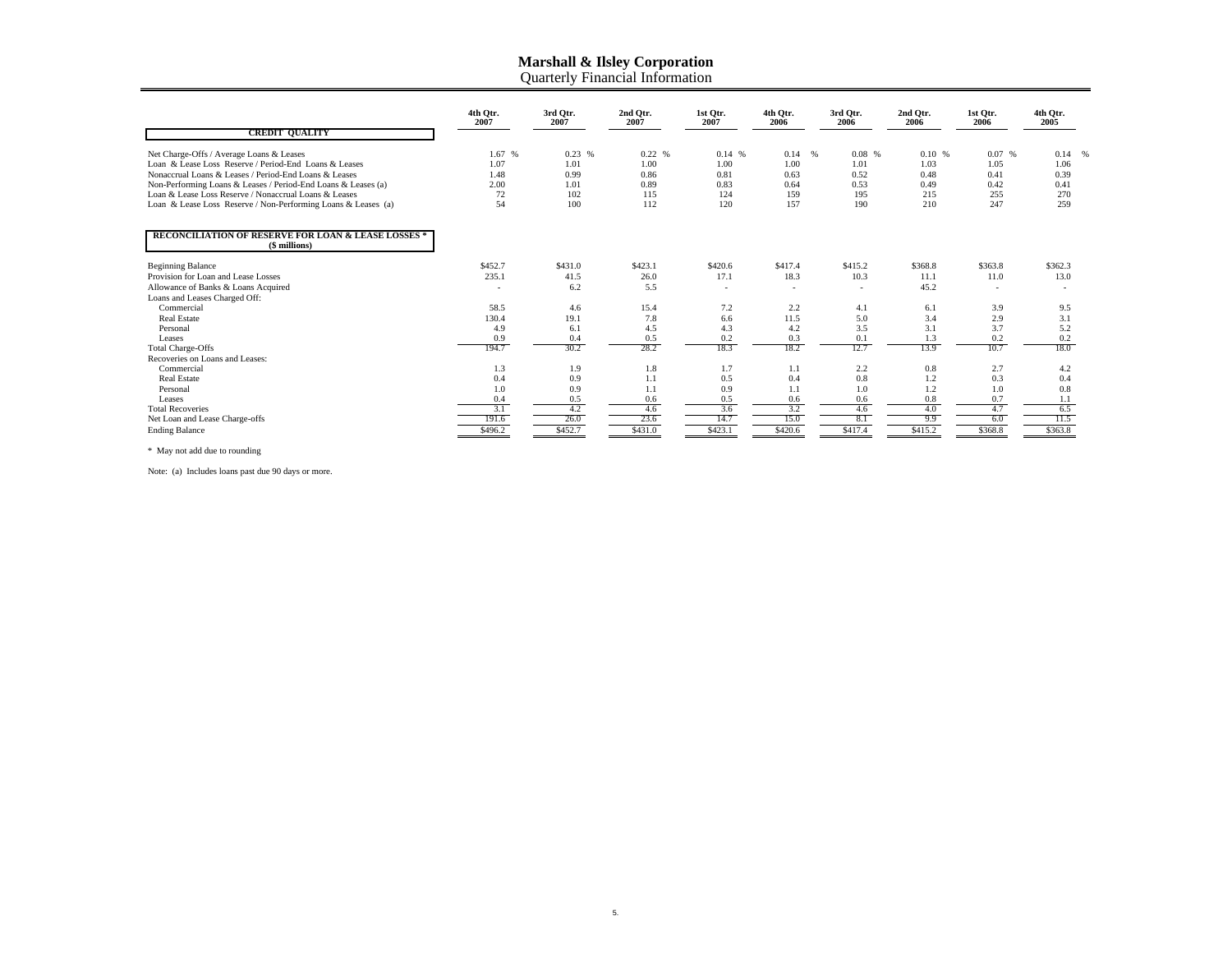Annual Financial Information

|                                                                                  | YEARS ENDED DECEMBER 31, |              |                   |              |              |  |  |
|----------------------------------------------------------------------------------|--------------------------|--------------|-------------------|--------------|--------------|--|--|
|                                                                                  | 2007                     | 2006         | 2005              | 2004         | 2003         |  |  |
| PER SHARE DATA                                                                   |                          |              |                   |              |              |  |  |
| Diluted:                                                                         |                          |              |                   |              |              |  |  |
| <b>Income from Continuing Operations</b>                                         | \$1.87                   | \$2.54       | \$2.49            | \$2.32       | \$2.06       |  |  |
| <b>Net Income</b>                                                                | 4.34                     | 3.17         | 2.99              | 2.66         | 2.28         |  |  |
| <b>Basic:</b>                                                                    |                          |              |                   |              |              |  |  |
| Income from Continuing Operations                                                | 1.91<br>4.42             | 2.60<br>3.24 | 2.54<br>3.06      | 2.37<br>2.72 | 2.08<br>2.31 |  |  |
| Net Income                                                                       |                          |              |                   |              |              |  |  |
| <b>Dividend Declared</b>                                                         | 1.20                     | 1.05         | 0.93              | 0.81         | 0.70         |  |  |
| <b>Book Value</b>                                                                | 26.86                    | 24.24        | 20.27             | 17.51        | 15.24        |  |  |
| <b>Shares Outstanding (millions):</b>                                            |                          |              |                   |              |              |  |  |
| Average - Diluted                                                                | 265.5                    | 254.6        | 236.0             | 227.5        | 229.2        |  |  |
| End of Period                                                                    | 263.5                    | 255.5        | 235.4             | 227.3        | 223.2        |  |  |
|                                                                                  |                          |              |                   |              |              |  |  |
| <b>INCOME STATEMENT (\$millions)</b>                                             |                          |              |                   |              |              |  |  |
| <b>Net Interest Income (FTE)</b><br><b>Provision for Loan &amp; Lease Losses</b> | \$1,644.4<br>319.8       | \$1,537.6    | \$1,323.7<br>44.8 | \$1,210.6    | \$1,123.6    |  |  |
|                                                                                  |                          | 50.6         |                   | 38.0         | 63.0         |  |  |
| Wealth Management                                                                | 262.8                    | 221.6        | 191.7             | 175.1        | 148.3        |  |  |
| Service Charge on Deposits                                                       | 120.6                    | 106.7        | 101.9             | 107.1        | 110.5        |  |  |
| Mortgage Banking                                                                 | 34.1                     | 52.4         | 50.5              | 34.7         | 67.2         |  |  |
| Net Investment Securities Gains                                                  | 34.8                     | 9.7          | 45.5              | 35.4         | 21.6         |  |  |
| Derivative Loss - Discontinued Hedges                                            |                          | (18.4)       | ÷                 | $\sim$       |              |  |  |
| All Other                                                                        | 276.8                    | 209.7        | 184.0             | 175.0        | 176.9        |  |  |
| <b>Total Non-Interest Revenues</b>                                               | 729.1                    | 581.7        | 573.6             | 527.3        | 524.5        |  |  |
| Salaries & Employee Benefits                                                     | 659.9                    | 613.4        | 549.8             | 494.5        | 474.6        |  |  |
| Occupancy and Equipment                                                          | 112.0                    | 104.0        | 85.3              | 80.0         | 78.1         |  |  |
| Software Expenses                                                                | 21.1                     | 18.0         | 13.1              | 9.6          | 8.5          |  |  |
| Processing Charges                                                               | 135.1                    | 124.2        | 101.3             | 92.9         | 88.1         |  |  |
| Supplies and Printing                                                            | 13.9                     | 14.0         | 12.7              | 12.9         | 13.7         |  |  |
| <b>Professional Services</b>                                                     | 42.4                     | 34.1         | 30.5              | 29.4         | 29.7         |  |  |
| Shipping and Handling                                                            | 28.6<br>20.6             | 27.3<br>18.6 | 25.3<br>13.1      | 25.1<br>16.9 | 24.9<br>20.3 |  |  |
| Intangible Amortization<br>All Other                                             | 281.3                    | 129.9        | 123.3             | 120.4        | 160.7        |  |  |
| <b>Total Non-Interest Expenses</b>                                               | 1,314.9                  | 1,083.5      | 954.4             | 881.7        | 898.6        |  |  |
| Tax Equivalent Adjustment                                                        | 28.2                     | 30.1         | 33.3              | 32.2         | 31.7         |  |  |
| Pre-Tax Income                                                                   | 710.6                    | 955.1        | 864.8             | 786.0        | 654.8        |  |  |
| <b>Income Taxes</b>                                                              | 213.7                    | 307.4        | 278.1             | 257.0        | 183.5        |  |  |
| <b>Income from Continuing Operations</b>                                         | 496.9                    | 647.7        | 586.7             | 529.0        | 471.3        |  |  |
| Discontinued Operations, net of tax                                              |                          |              |                   |              |              |  |  |
| <b>Transaction Costs</b>                                                         | (25.3)                   | ÷            |                   |              |              |  |  |
| Gain on Sale of Metavante                                                        | 525.6                    |              |                   |              |              |  |  |
| <b>Metavante Earnings</b>                                                        | 153.7                    | 160.1        | 119.5             | 76.9         | 51.1         |  |  |
| <b>Net Income</b>                                                                | \$1,150.9                | \$807.8      | \$706.2           | \$605.9      | \$522.4      |  |  |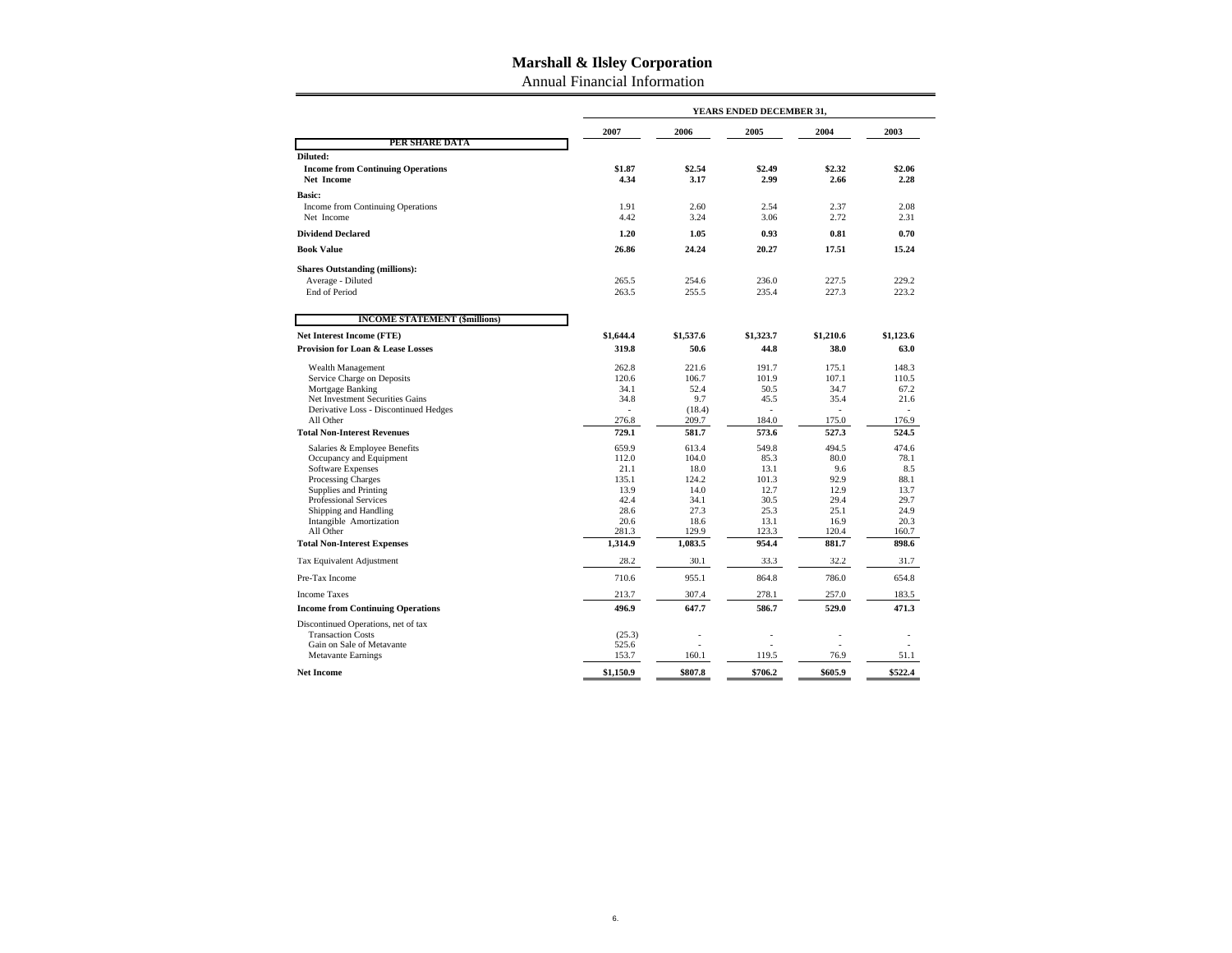Annual Financial Information

|                                                                   | DECEMBER 31,    |                  |                 |                 |                 |  |  |  |  |
|-------------------------------------------------------------------|-----------------|------------------|-----------------|-----------------|-----------------|--|--|--|--|
|                                                                   | 2007            | 2006             | 2005            | 2004            | 2003            |  |  |  |  |
| <b>ASSETS - END OF PERIOD (\$millions)</b>                        |                 |                  |                 |                 |                 |  |  |  |  |
| Cash & Due From Banks                                             | \$1,369         | \$1,202          | \$1,111         | \$790           | \$810           |  |  |  |  |
| <b>Trading Securities</b>                                         | 125             | 36               | 30              | 18              | 18              |  |  |  |  |
| Short - Term Investments                                          | 462             | 253              | 271             | 160             | 140             |  |  |  |  |
| <b>Investment Securities</b>                                      | 7,818           | 7.405            | 6.319           | 6.083           | 5,607           |  |  |  |  |
| Due from Metavante<br>Loans & Leases:                             |                 | 982              | 982             | 1,022           | 107             |  |  |  |  |
| Commercial Loans & Leases:                                        |                 |                  |                 |                 |                 |  |  |  |  |
| Commercial Loans                                                  | 13,794          | 12,048           | 9,566           | 8,482           | 7,111           |  |  |  |  |
| Commercial Lease Financing                                        | 533             | 539              | 500             | 406             | 392             |  |  |  |  |
| Total Commercial Loans & Leases                                   | 14.327          | 12,587           | 10,066          | 8,888           | 7.503           |  |  |  |  |
| <b>Commercial Real Estate:</b>                                    |                 |                  |                 |                 |                 |  |  |  |  |
| <b>Commercial Mortgages</b><br><b>Construction Loans</b>          | 12,002<br>4,052 | 10,966<br>3,385  | 8,825<br>1,596  | 8,164           | 7,149<br>1,075  |  |  |  |  |
| <b>Total Commercial Real Estate</b>                               | 16,054          | 14,351           | 10,421          | 1,175<br>9,339  | 8,224           |  |  |  |  |
| Residential Real Estate:                                          |                 |                  |                 |                 |                 |  |  |  |  |
| <b>Residential Mortgages</b>                                      | 7.105           | 6.329            | 5.051           | 3.399           | 2,442           |  |  |  |  |
| <b>Construction Loans</b><br><b>Total Residential Real Estate</b> | 2,640<br>9,745  | 2,703<br>9,032   | 2,045<br>7,096  | 1,090<br>4,489  | 691<br>3,133    |  |  |  |  |
| Personal Loans & Leases:                                          |                 |                  |                 |                 |                 |  |  |  |  |
| Personal Loans                                                    | 1,560           | 1,458            | 1,622           | 1,537           | 1,747           |  |  |  |  |
| Personal Lease Financing                                          | 197             | 165              | 132             | 132             | 184             |  |  |  |  |
| Home Equity Loans & Lines<br>Total Consumer Loans & Leases        | 4.413<br>6,170  | 4.342<br>5,965   | 4.834<br>6,588  | 5,149<br>6,818  | 4.393<br>6,324  |  |  |  |  |
| Total Loans & Leases                                              | 46,296          | 41,935           | 34,171          | 29,534          | 25.184          |  |  |  |  |
| Reserve for Loan & Leases Losses                                  | (496)           | (421)            | (364)           | (358)           | (350)           |  |  |  |  |
| Premises and Equipment, net                                       | 470             | 436              | 353             | 338             | 322             |  |  |  |  |
| Goodwill & Intangibles<br>Other Assets                            | 1,808<br>1.997  | 1,573<br>1,511   | 897<br>1.289    | 913<br>1,180    | 922<br>1,107    |  |  |  |  |
| <b>Total Assets of Continuing Operations</b>                      | 59.849          | 54,912           | 45,059          | 39,680          | 33,867          |  |  |  |  |
| <b>Assets of Discontinued Operations</b>                          |                 | 1,318            | 1,154           | 757             | 506             |  |  |  |  |
| <b>Total Assets</b>                                               | \$59,849        | \$56,230         | \$46,213        | \$40,437        | \$34,373        |  |  |  |  |
| <b>LIABILITIES - END OF PERIOD (\$millions)</b><br>Deposits:      |                 |                  |                 |                 |                 |  |  |  |  |
| Noninterest Bearing<br>Bank Issued Interest Bearing Activity:     | \$6,174         | \$6,144          | \$5,547         | \$4,911         | \$4,725         |  |  |  |  |
| Savings & NOW                                                     | 3,063           | 3,025            | 2,958           | 3,387           | 3,322           |  |  |  |  |
| Money Market                                                      | 8,999           | 8,200            | 6,407           | 5,645           | 5,893           |  |  |  |  |
| Foreign Activity<br>Total Bank Issued Interest Bearing Activity   | 2,075<br>14,137 | 2,051<br>13,276  | 1,365<br>10,730 | 1,340<br>10,372 | 1,126<br>10,341 |  |  |  |  |
| <b>Bank Issued Time:</b>                                          |                 |                  |                 |                 |                 |  |  |  |  |
| CDs greater than \$100,000                                        | 3,864           | 3,447            | 2,155           | 982             | 668             |  |  |  |  |
| All Other Time<br><b>Total Bank Issued Time</b>                   | 4,413<br>8,277  | 4,821<br>8,268   | 3,434<br>5,589  | 2,712<br>3,694  | 2,633<br>3,301  |  |  |  |  |
| <b>Total Bank Issued Deposits</b>                                 | 28,588          | 27,688           | 21,866          | 18,977          | 18,367          |  |  |  |  |
| Wholesale:                                                        |                 |                  |                 |                 |                 |  |  |  |  |
| Foreign Time                                                      | 532             | 1.529            | 1,454           | 2.253           | 270             |  |  |  |  |
| All Other<br><b>Total Wholesale</b>                               | 6,071<br>6.603  | 5,410<br>6,939   | 4,887<br>6.341  | 5,736<br>7.989  | 3,966<br>4.236  |  |  |  |  |
| <b>Total Deposits</b>                                             | 35,191          | 34,627           | 28,207          | 26,966          | 22,603          |  |  |  |  |
| Short - Term Borrowings                                           | 8,476           | 6,425            | 5,624           | 3,527           | 4,931           |  |  |  |  |
| Long - Term Borrowings                                            | 8,208           | 8,026            | 6,668           | 5,024           | 2,732           |  |  |  |  |
| Other Liabilities                                                 | 941             | 945              | 868             | 793             | 629             |  |  |  |  |
| Liabilities of Discontinued Operations                            |                 | 56               | 111             | 176             | 95              |  |  |  |  |
| <b>Total Liabilities</b>                                          | 52,816          | 50,079           | 41,478          | 36,486          | 30,990          |  |  |  |  |
| <b>SHAREHOLDERS' EQUITY - END OF PERIOD (\$millions)</b>          |                 |                  |                 |                 |                 |  |  |  |  |
| Preferred Equity<br>Common Equity                                 | 7,086           | 6,168            | 4,772           | 3,928           | 3,380           |  |  |  |  |
| Unrealized Gains (Losses) on Securities                           | (10)            | (22)             | (36)            | 31              | 42              |  |  |  |  |
| Unrealized Gains (Losses) on Derivatives                          | (47)            | $\boldsymbol{0}$ | (1)             | (8)             | (39)            |  |  |  |  |
| Postretirement Benefits - Funded Status                           | $\overline{A}$  | 5                |                 |                 |                 |  |  |  |  |
| Accumulated Other Comprehensive Income                            | (53)<br>7.033   | (17)             | (37)            | 23<br>3.951     | 3,383           |  |  |  |  |
| <b>Total Common Equity</b><br>Shareholders' Equity                | 7,033           | 6,151<br>6,151   | 4,735<br>4,735  | 3,951           | 3,383           |  |  |  |  |
|                                                                   |                 |                  |                 |                 |                 |  |  |  |  |
| Total Liabilities & Shareholders' Equity                          | \$59,849        | \$56,230         | \$46,213        | \$40,437        | \$34,373        |  |  |  |  |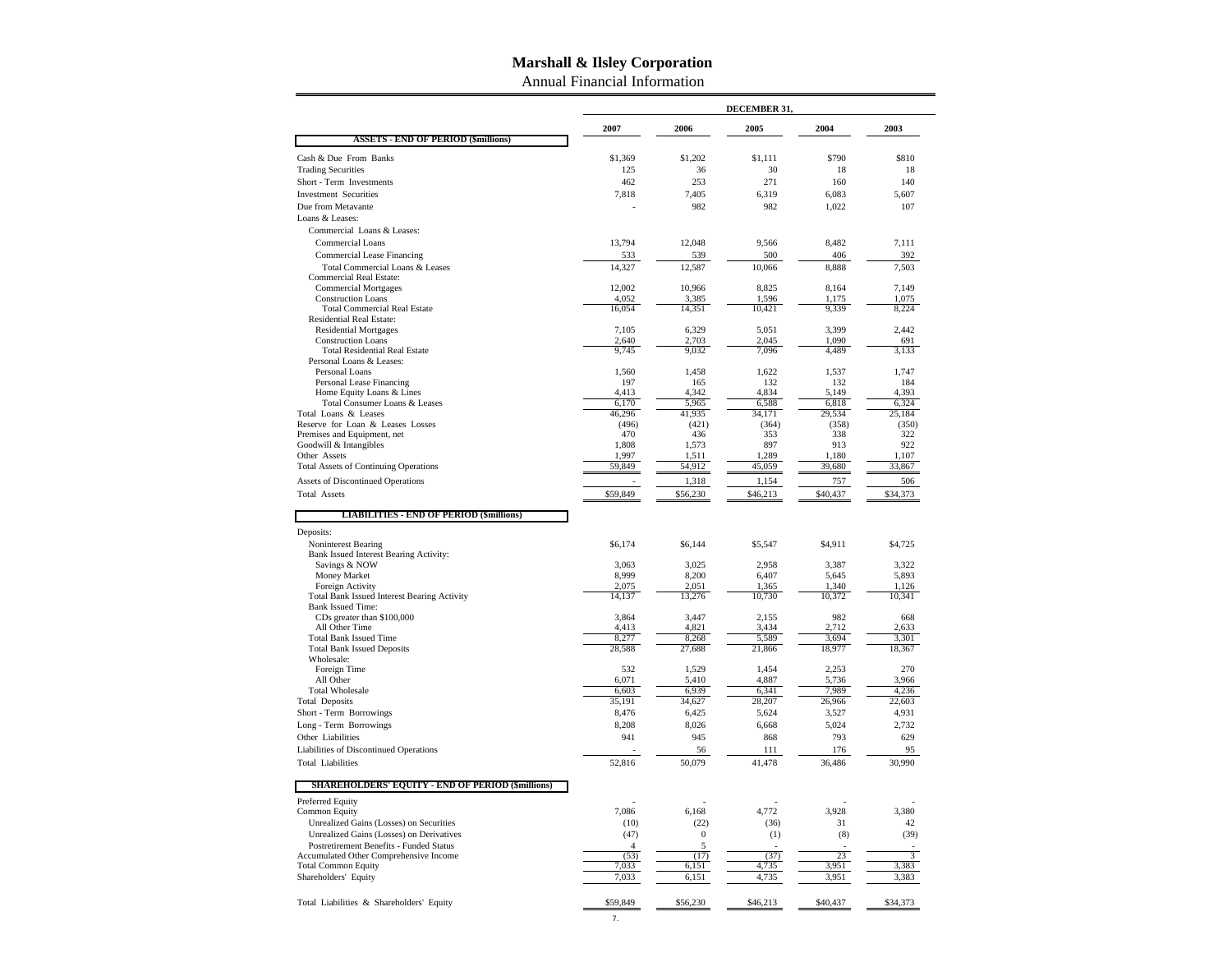Annual Financial Information

|                                                        | YEARS ENDED DECEMBER 31, |                |                |                |                |  |  |  |
|--------------------------------------------------------|--------------------------|----------------|----------------|----------------|----------------|--|--|--|
|                                                        | 2007                     | 2006           | 2005           | 2004           | 2003           |  |  |  |
| <b>AVERAGE ASSETS (\$millions)</b>                     |                          |                |                |                |                |  |  |  |
| Cash & Due From Banks                                  | \$1,005                  | \$974          | \$923          | \$814          | \$755          |  |  |  |
| <b>Trading Securities</b>                              | 57                       | 46             | 27             | 22             | 23             |  |  |  |
| Short - Term Investments                               | 352                      | 297            | 229            | 163            | 258            |  |  |  |
| <b>Investment Securities</b>                           | 7,496                    | 6,968          | 6,180          | 5,871          | 5,212          |  |  |  |
| Due from Metavante                                     | 818                      | 982            | 994            | 535            | 108            |  |  |  |
| Loans & Leases:                                        |                          |                |                |                |                |  |  |  |
| Commercial Loans & Leases:                             |                          |                |                |                |                |  |  |  |
| Commercial Loans                                       | 12,672                   | 11,175         | 8,955          | 7,621          | 6,906          |  |  |  |
| Commercial Lease Financing                             | 515                      | 516            | 439            | 397            | 390            |  |  |  |
| Total Commercial Loans & Leases                        | 13,187                   | 11,691         | 9,394          | 8,018          | 7,296          |  |  |  |
| Commercial Real Estate:<br><b>Commercial Mortgages</b> | 11,383                   | 10,346         | 8.576          | 7.659          | 6,901          |  |  |  |
| <b>Construction Loans</b>                              | 3,739                    | 2,793          | 1,413          | 1,097          | 1,000          |  |  |  |
| <b>Total Commercial Real Estate</b>                    | 15,122                   | 13,139         | 9,989          | 8,756          | 7,901          |  |  |  |
| <b>Residential Real Estate:</b>                        |                          |                |                |                |                |  |  |  |
| <b>Residential Mortgages</b>                           | 6,673                    | 5,736          | 4,239          | 2,855          | 2,335          |  |  |  |
| <b>Construction Loans</b>                              | 2,793                    | 2,394          | 1,513          | 840            | 593            |  |  |  |
| <b>Total Residential Real Estate</b>                   | 9,466                    | 8,130          | 5,752          | 3,695          | 2,928          |  |  |  |
| Personal Loans & Leases:<br>Personal Loans             | 1,417                    | 1,479          | 1,522          | 1,634          | 1,874          |  |  |  |
| Personal Lease Financing                               | 181                      | 145            | 128            | 155            | 285            |  |  |  |
| Home Equity Loans & Lines                              | 4,277                    | 4,540          | 4,988          | 4,765          | 4,110          |  |  |  |
| Total Consumer Loans & Leases                          | 5,875                    | 6,164          | 6,638          | 6,554          | 6,269          |  |  |  |
| Total Loans & Leases                                   | 43,650                   | 39,124         | 31,773         | 27,023         | 24,394         |  |  |  |
| Reserve for Loan & Leases Losses                       | (448)                    | (406)          | (363)          | (360)          | (348)          |  |  |  |
| Premises and Equipment, net<br>Goodwill & Intangibles  | 459                      | 415            | 330            | 330            | 325            |  |  |  |
| Other Assets                                           | 1,739<br>1,816           | 1,410<br>1,518 | 908<br>1,319   | 920<br>1,241   | 926<br>1,108   |  |  |  |
| <b>Total Assets of Continuing Operations</b>           | 56,944                   | 51,328         | 42,320         | 36,559         | 32,761         |  |  |  |
|                                                        | 1,266                    | 1,323          | 964            | 604            | 507            |  |  |  |
| Assets of Discontinued Operations                      |                          |                |                |                |                |  |  |  |
| <b>Total Assets</b>                                    | \$58,210                 | \$52,651       | \$43,284       | \$37,163       | \$33,268       |  |  |  |
| Memo:<br><b>Average Earning Assets</b>                 |                          | \$47,417       | \$39,203       | \$33,614       | \$29,995       |  |  |  |
| Average Earning Assets Excluding Investment Securities | \$52,373                 |                |                |                |                |  |  |  |
| Unrealized Gains/(Losses)                              | \$52,422                 | \$47,503       | \$39,198       | \$33,571       | \$29,926       |  |  |  |
|                                                        |                          |                |                |                |                |  |  |  |
| <b>AVERAGE LIABILITIES (\$millions)</b>                |                          |                |                |                |                |  |  |  |
| Deposits:                                              |                          |                |                |                |                |  |  |  |
| Noninterest Bearing                                    | \$5,470                  | \$5,361        | \$4,973        | \$4,603        | \$4,202        |  |  |  |
| Bank Issued Interest Bearing Activity:                 |                          |                |                |                |                |  |  |  |
| Savings & NOW<br>Money Market                          | 2,905<br>8,674           | 3,031<br>7,483 | 3,096<br>5,980 | 3,388<br>5,675 | 3,149<br>6,115 |  |  |  |
| Foreign Activity                                       | 1,911                    | 1,414          | 1,339          | 1,261          | 1,045          |  |  |  |
| <b>Total Bank Issued Interest Bearing Activity</b>     | 13,490                   | 11,928         | 10,415         | 10,324         | 10,309         |  |  |  |
| <b>Bank Issued Time:</b>                               |                          |                |                |                |                |  |  |  |
| CDs greater than \$100,000                             | 3,821                    | 3,094          | 1,549          | 791            | 664            |  |  |  |
| All Other Time                                         | 4,734                    | 4.498          | 3,048          | 2,633          | 2,765          |  |  |  |
| <b>Total Bank Issued Time</b>                          | 8,555                    | 7,592          | 4,597          | 3,424          | 3,429          |  |  |  |
| <b>Total Bank Issued Deposits</b><br>Wholesale:        | 27,515                   | 24,881         | 19,985         | 18,351         | 17,940         |  |  |  |
| Foreign Time                                           | 1,017                    | 1,430          | 1,006          | 975            | 1,251          |  |  |  |
| All Other                                              | 5,537                    | 5,825          | 5,715          | 5,083          | 3,060          |  |  |  |
| <b>Total Wholesale</b>                                 | 6,554                    | 7,255          | 6,721          | 6,058          | 4,311          |  |  |  |
| <b>Total Deposits</b>                                  | 34,069                   | 32,136         | 26,707         | 24,410         | 22,251         |  |  |  |
| Short - Term Borrowings                                | 4,694                    | 3,638          | 2,925          | 2,908          | 3,140          |  |  |  |
| Long - Term Borrowings                                 | 11,534                   | 10,071         | 8,190          | 5,324          | 3,796          |  |  |  |
| Other Liabilities                                      | 1,073                    | 1,032          | 880            | 786            | 647            |  |  |  |
| Liabilities of Discontinued Operations                 | 160                      | 173            | 225            | 171            | 142            |  |  |  |
| <b>Total Liabilities</b>                               | 51,530                   | 47,050         | 38,927         | 33,599         | 29,976         |  |  |  |
| <b>AVERAGE SHAREHOLDERS' EQUITY (\$millions)</b>       |                          |                |                |                |                |  |  |  |
| Shareholders' Equity                                   | 6,680                    | 5,601          | 4,357          | 3,564          | 3,292          |  |  |  |
|                                                        |                          |                |                |                |                |  |  |  |
| Total Liabilities & Shareholders' Equity               | \$58,210                 | \$52,651       | \$43,284       | \$37,163       | \$33,268       |  |  |  |
| Memo:<br>Average Interest Bearing Liabilities          | \$44,827                 | \$40,484       | \$32,848       | \$28,038       | \$24,985       |  |  |  |
|                                                        |                          |                |                |                |                |  |  |  |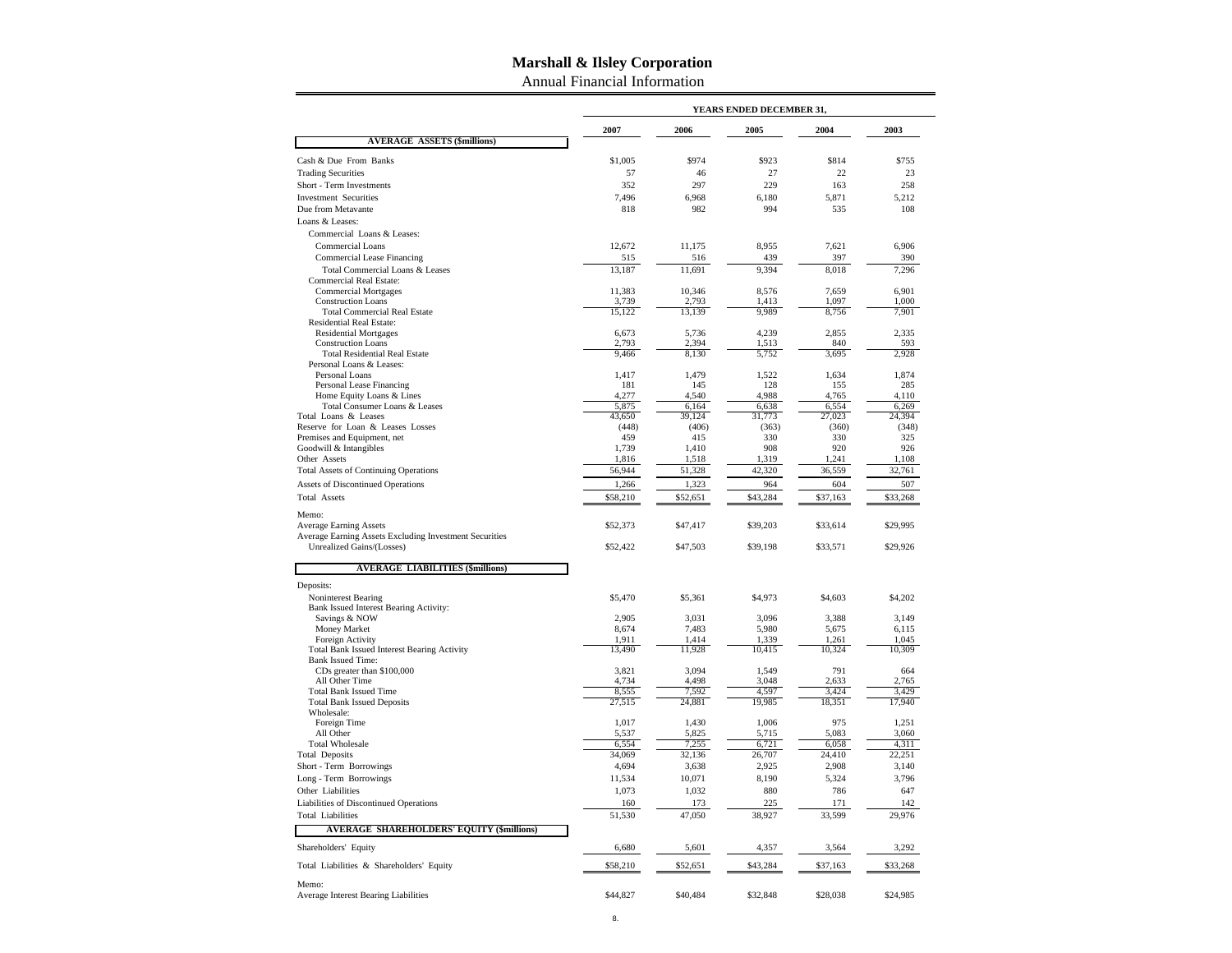Annual Financial Information

| <b>KEY RATIOS</b>                                                                     | 2007                  | 2006           |      | 2005           |   | 2004           |   | 2003           |
|---------------------------------------------------------------------------------------|-----------------------|----------------|------|----------------|---|----------------|---|----------------|
|                                                                                       |                       |                |      |                |   |                |   |                |
| Net Interest Margin (FTE) / Avg. Earning Assets<br>Interest Spread (FTE)              | 3.14 %<br>2.47        | 3.24<br>2.60   | %    | 3.38<br>2.88   | % | 3.61<br>3.29   | % | 3.75 %<br>3.44 |
| Efficiency Ratio                                                                      | 56.0                  | 51.3           |      | 50.7           |   | 50.8           |   | 54.6           |
| Return on Assets - Income from Continuing Operations<br>Return on Assets - Net Income | 0.87<br>1.98          | 1.26<br>1.53   |      | 1.39<br>1.63   |   | 1.45<br>1.63   |   | 1.44<br>1.57   |
| Return on Equity - Income from Continuing Operations<br>Return on Equity - Net Income | 7.44<br>17.23         | 11.56<br>14.42 |      | 13.46<br>16.21 |   | 14.84<br>17.00 |   | 14.32<br>15.87 |
| Equity / Assets (End of Period)                                                       | 11.75                 | 10.94          |      | 10.25          |   | 9.77           |   | 9.84           |
| <b>MARGIN ANALYSIS (a)</b>                                                            |                       |                |      |                |   |                |   |                |
| Loans and Leases:                                                                     |                       |                |      |                |   |                |   |                |
| Commercial Loans & Leases                                                             | 7.52 %                | 7.38           | $\%$ | 6.06           | % | 4.94           | % | 4.75 %         |
| Commercial Real Estate                                                                | 7.49                  | 7.41           |      | 6.27           |   | 5.50           |   | 5.81           |
| <b>Residential Real Estate</b>                                                        | 7.16                  | 7.05           |      | 6.13           |   | 5.53           |   | 6.03           |
| Home Equity Loans & Lines                                                             | 7.48                  | 7.28           |      | 6.28           |   | 5.49           |   | 5.84           |
| Personal Loans & Leases                                                               | 7.73<br>7.43          | 7.24           |      | 6.06           |   | 5.17           |   | 5.41           |
| Total Loans & Leases<br>Due from Metavante                                            | 4.40                  | 7.30<br>4.40   |      | 6.17           |   | 5.31<br>4.28   |   | 5.49<br>4.15   |
| <b>Investment Securities</b>                                                          | 5.27                  | 5.21           |      | 4.39<br>5.01   |   | 4.95           |   | 4.90           |
| <b>Trading Securities</b>                                                             | 1.95                  | 1.45           |      | 0.90           |   | 1.26           |   | 1.16           |
| Short-Term Investments                                                                | 5.11                  | 4.94           |      | 3.25           |   | 1.28           |   | 0.95           |
| Interest Income(FTE) / Avg. Interest Earning Assets                                   | 7.05<br>%             | 6.91           | %    | 5.92           |   | 5.21           | % | 5.34<br>%      |
| <b>Interest Bearing Deposits:</b>                                                     |                       |                |      |                |   |                |   |                |
| <b>Bank Issued Interest Bearing Activity</b>                                          | 3.55 %                | 3.35           | %    | 1.95           | % | 0.79           | % | 0.75 %         |
| <b>Bank Issued Time</b>                                                               | 4.91                  | 4.40           |      | 3.22           |   | 2.44           |   | 2.51           |
| <b>Total Bank Issued</b>                                                              | 4.08                  | 3.76           |      | 2.34           |   | 1.21           |   | 1.19           |
| Wholesale                                                                             | 5.06                  | 4.82           |      | 3.14           |   | 1.91           |   | 1.57           |
| <b>Total Interest Bearing Deposits</b>                                                | 4.31                  | 4.05           |      | 2.59           |   | 1.42           |   | 1.28           |
| Short - Term Borrowings                                                               | 5.04                  | 5.13           |      | 3.63           |   | 2.10           |   | 2.58           |
| Long - Term Borrowings                                                                | 5.07                  | 4.73           |      | 4.03           |   | 3.68           |   | 4.29           |
| Interest Expense / Avg. Interest Bearing Liabilities                                  | 4.58<br>$\frac{0}{6}$ | 4.31           | %    | 3.04           | % | 1.92           | % | 1.90 %         |
| Net Interest Margin(FTE) / Avg. Earning Assets                                        | 3.14<br>%             | 3.24           | %    | 3.38           |   | 3.61           |   | 3.75 %         |
| Interest Spread (FTE)                                                                 | 2.47                  | 2.60           | %    | 2.88           |   | 3.29           |   | 3.44 %         |
| <b>NONPERFORMING ASSETS (\$ millions)</b>                                             |                       |                |      |                |   |                |   |                |
| Nonaccrual Loans & Leases                                                             | 686.9                 | 264.9          |      | 134.7          |   | 127.8          |   | 166.4          |
| Renegotiated                                                                          | 224.4                 | 0.1            |      | 0.2            |   | 0.2            |   | 0.3            |
| Past 90 Days or More                                                                  | 13.9                  | 3.0            |      | 5.7            |   | 4.4            |   | 6.1            |
| Total Nonperforming Loans & Leases                                                    | 925.2                 | 268.0          |      | 140.6          |   | 132.4          |   | 172.8          |
| Other Real Estate Owned                                                               | 115.1                 | 25.5           |      | 8.9            |   | 8.0            |   | 13.2           |
| <b>Total Nonperforming Assets</b>                                                     | \$1,040.3             | \$293.5        |      | \$149.5        |   | \$140.4        |   | \$186.0        |

Notes: (a) Based on average balances excluding fair value adjustments for available for sale securities.